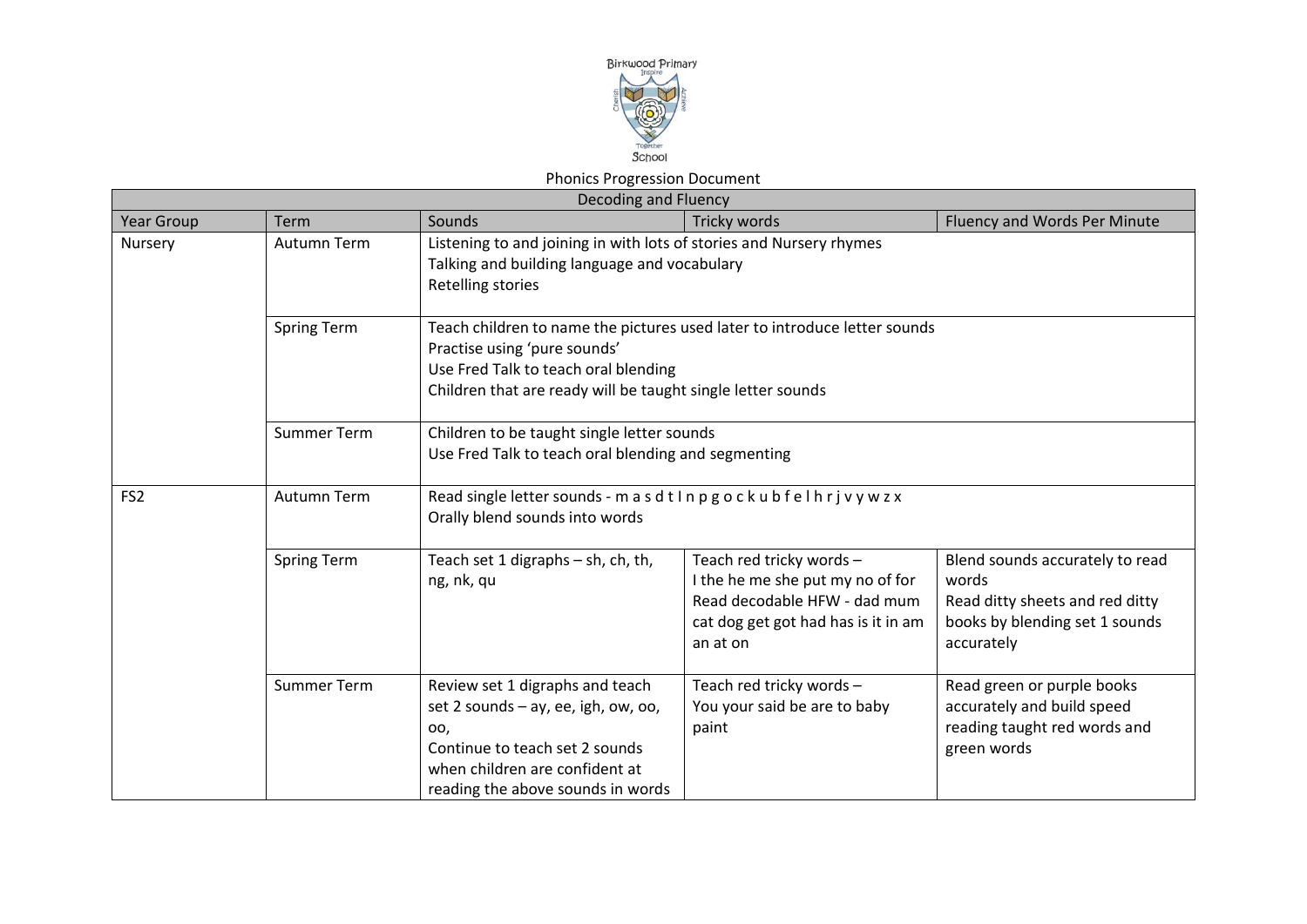

## Phonics Progression Document

| Year 1 | Autumn Term        | Review set 1 digraphs and taught<br>set 2 sounds<br>Teach remaining set 2 sounds                                                                                                                                                                                                                          | Recap red words taught in FS2<br>Teach - like want her call I'm<br>washing something so                                                                                                                                                                                                                     | Read pink books accurately.<br>Continue to build speed with<br>taught red words and set 2 green<br>words.                                                                                                                                                                                                                              |
|--------|--------------------|-----------------------------------------------------------------------------------------------------------------------------------------------------------------------------------------------------------------------------------------------------------------------------------------------------------|-------------------------------------------------------------------------------------------------------------------------------------------------------------------------------------------------------------------------------------------------------------------------------------------------------------|----------------------------------------------------------------------------------------------------------------------------------------------------------------------------------------------------------------------------------------------------------------------------------------------------------------------------------------|
|        | <b>Spring Term</b> | Review all set 2 sounds. Begin to<br>teach set 3 sounds - ea, oi, a-e, i-e,<br>o-e, u-e,<br>Continue to teach set 3 sounds<br>when children are confident at<br>reading the above sounds in words                                                                                                         | Teach - today they want what<br>what's tonight, old, was, called,<br>some watch, watches, school,<br>small, their, tall, brother, were,<br>one, fall, call, any, where, wall,<br>there                                                                                                                      | Read yellow books accurately 60 -<br>70 words per minute, attempting<br>intonation to show<br>comprehension.                                                                                                                                                                                                                           |
|        | Summer Term        | Review set 3 sounds taught so far<br>and fill gaps. Teach the rest of set 3<br>- er ur ow ai oa ew ire ear ure tious<br>tion                                                                                                                                                                              | Recap taught red words<br>Teach - does, two, could, would,<br>water, anyone, over, who, wasn't,<br>through, once, son, whole,<br>people                                                                                                                                                                     | Read blue books accurately at 70<br>-80 words per minute attempting<br>intonation to show<br>comprehension.                                                                                                                                                                                                                            |
| Year 2 | Autumn Term        | Review set 2 and 3 sounds<br>Address and teach any gaps<br>Teach alternate spellings - oo, u-e,<br>ue, or, oor, ore, aw, are, air, ir, er,<br>ur, ou, ow, ay, a-e, ai, aigh, a, ow,<br>oe, oa, o, oo, u-e, ue, ew, ire, ear,<br>ure, ture, sure, tion, ous, eous,<br>cious, tious, able, ible, ably, ibly | Recap taught red words and Year<br>1 CEW including does, two, could,<br>would, water, anyone, over, who,<br>wasn't, through, once, son,<br>whole, people<br>Teach - should, through, many,<br>mother, father, above, buy,<br>bought, whole, great, another,<br>walk, caught, worse, everyone,<br>talk, wear | Read blue books at a speed of at<br>least 80 words per minute<br>attempting intonation and<br>showing good comprehension.<br>Continue with additional blue<br>books if needed to build speed<br>and fluency.<br>Read grey books at a speed of 80 -<br>90+ words per minute with<br>intonation and good<br>comprehension. Continue with |